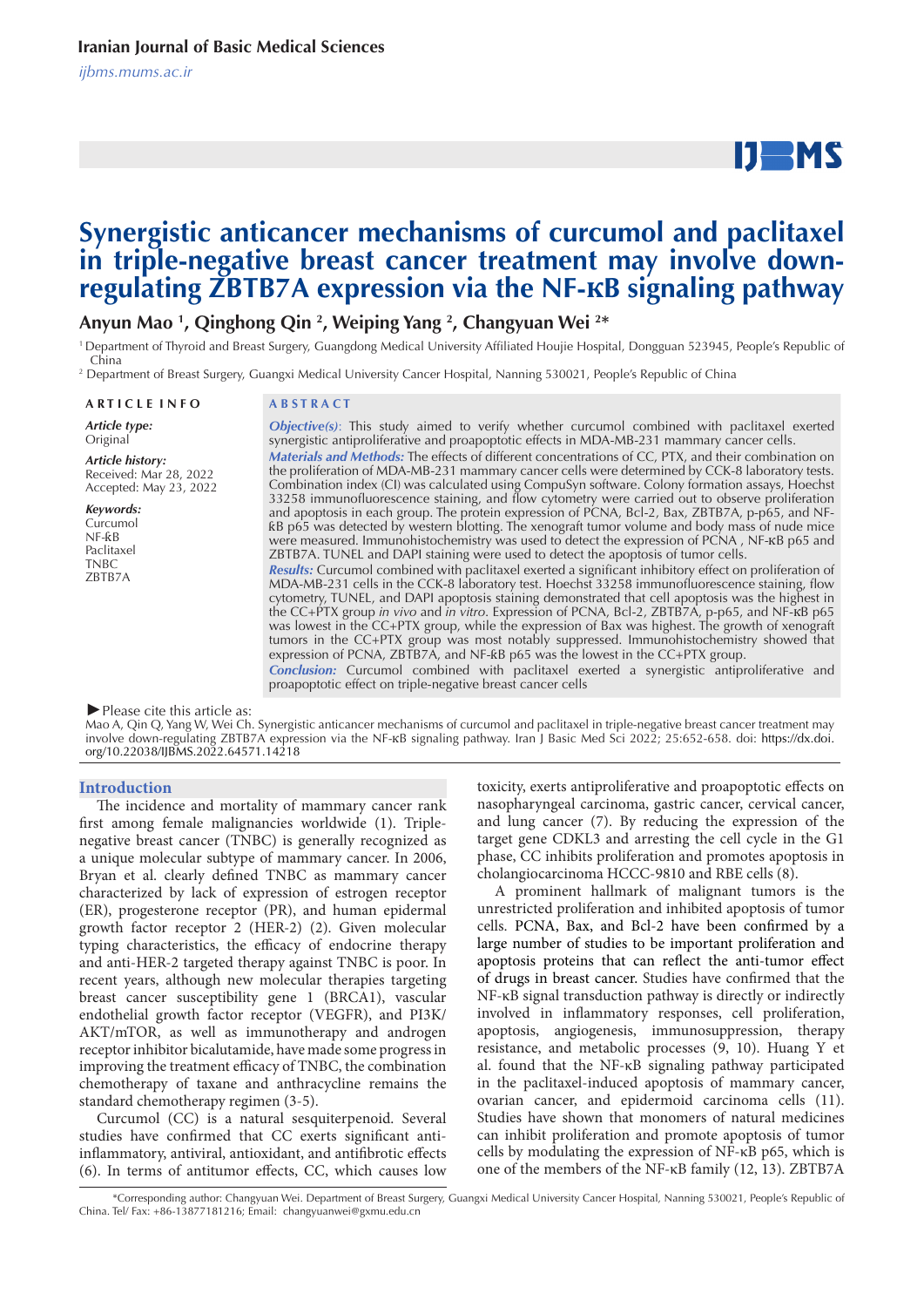(zinc finger and BTB domain-containing protein 7A) is a member of the POK (POZ and Krüppel) transcriptional repressor family. ZBTB7A has been considered to be a proto-oncogene closely related to the occurrence and development of mammary cancer. Inhibition of MCF-7 cell proliferation was significantly associated with knockdown of ZBTB7A expression (14). The expression of ZBTB7A was reported to be positively correlated with tumor size, lymphatic metastasis, and survivin expression (15).

Previous studies have confirmed that chemotherapy drugs combined with monomers of natural medicines can more effectively inhibit tumor cell proliferation, promote apoptosis, inhibit metastasis, and improve efficacy (16, 17). Therefore, we chose CC and paclitaxel (PTX) to treat MDA-MB-231 cells to determine whether the combination drugs could exert a synergistic antiproliferative and proapoptotic effect. In addition, we want to explore the underlying mechanism.

#### **Materials and Methods**

#### *Cell culture and reagents*

MDA-MB-231 cells were purchased from the Cell Bank of the Chinese Academy of Sciences (Shanghai, China). The cells were cultured in Dulbecco's modified Eagle medium supplemented with 10% fetal bovine serum (BI, USA), 1% penicillin, and streptomycin. The standard culture atmosphere in the humidified incubator was maintained at 37 °C with 5%  $CO_2$ . CC powder (purity≥98%) and PTX for injection were procured from the National Institute for the Control of Pharmaceutical and Biological Products (Beijing, China) and Yangtze River Pharmaceutical Group (Jiangsu, China), respectively. The mother liquor of CC was prepared by dissolving in absolute ethanol. The concentration of ethanol in the working solution subsequently administered to each treatment group was less than 0.1%. Antibodies against Bcl-2 (B-cell lymphoma-2), Bax (Bcl-2 associated X), PCNA, NF-κB p65, Phospho-NF-κB p65 (p-p65), and GAPDH were obtained from Cell Signaling Technology, Inc. (Danvers, MA, USA). Antibodies against ZBTB7A and HRP-labeled goat anti-rabbit IgG were obtained from Abcam, Inc. (Cambridge, MA, USA) and Beyotime (Shanghai, China), respectively.

#### *Viability laboratory test and synergy analysis*

 The effects of CC and PTX, either alone or in combination, on the viability of MDA-MB-231 cells were detected using Cell Counting Kit-8 (CCK-8, Dojindo, Rockville, MD, USA) laboratory tests. Cells in the logarithmic phase of growth were resuspended in medium and seeded into 96 well plates at  $3\times10^3$  cells per well. Twenty-four hours later, the cells were treated with different concentrations of CC (50, 100, 200, 400, 800, 1600, or 3200 μM), PTX (0.08, 0.4, 2, 10, 50, 250, or 1250 μM) and CC+PTX (62.5 μM+0.625 μM, 125 μM+1.25 μM, 250 μM+2.5 μM, 500 μM+5.0 μM, 1000 μM+10 μM, or 2000 μM+20 μM). 24 hr, 48 hr, and 72 hr later, the optical density of each well was examined by a microplate reader at 450 nm. GraphPad Prism 8.0 was used to determine the half-maximal inhibitory concentration  $(IC_{50})$  of CC and PTX on MDA-MB-231 cells. Compusyn software (ComboSyn Inc, Paramus, NJ, USA) was used to evaluate the joint efficacy of CC and PTX based on the Chou-Talalay methodology (18). The synergistic (CI<1), antagonistic (CI>1), and additive (CI=1) effects of CC+PTX were quantitatively described by the combination index

(CI). According to the results of the synergy analysis, the subsequent experiments included the following four groups: the Control group, CC (250 μM) group, PTX (2.5 μM) group, and  $\overline{C}C + \overline{PTX}$  (250 μM+2.5 μM) group.

#### *Colony formation assay*

A total of 250 MDA-MB-231 cells resuspended in the medium were seeded into each well of 6-well plates. Twenty-four hours later, the cells were treated according to their groups. After 6 hr, the cells were cultured in a medium without drugs for 2 weeks. After fixing and staining, the clones were counted under an optical microscope and photographed with a camera. Colony formation rate  $(\%) =$ (number of colonies/250) $\times$ 100%.

#### *Hoechst immunofluorescence staining laboratory test*

To observe apoptosis and morphological changes, we submitted the cells of each group to Hoechst 33258 (Beyotime, Nanjing, China) immunofluorescence staining. Forty-eight hours after drug treatment, the cells were fixed and stained according to the instructions of the kit, and then, the difference in apoptosis and the change in cell morphology between the groups were observed under a fluorescence microscope. Five fields were randomly selected from each group to observe the apoptotic rate (AR) by fluorescence microscopy. AR (%)=number of apoptotic cells/total number of cells×100%.

#### *Flow cytometry*

To assess the differences in the apoptotic rates among the four groups, we submitted the cells of each group to a specified drug treatment. After 48 hr, the collected cells were double-stained using 5 μl Annexin V-APC and 5 μl 7-AAD for 15 min in the dark. Then, the apoptotic rate was detected by flow cytometry (BD FACSCalibur System, USA). Apoptosis rate  $(\%)=($ the number of early apoptotic cells+the number of late apoptotic cells)/total number of cells×100%.

#### *Western blotting*

After treatment with the indicated drugs for 48 hr, the proteins of each group were extracted in a radioimmunoprecipitation laboratory test (Solarbio, Beijing, China) lysis buffer and phenylmethylsulfonyl fluoride (Solarbio, Beijing, China). A BCA protein assay kit (Blue Skies, Shanghai, China) was used to measure the protein concentration of each group. Protein (30 μg per well) was loaded into gels and separated by 12% sodium dodecyl sulfate-polyacrylamide gel electrophoresis. Then, the separated proteins were transferred to polyvinylidene fluoride membranes (Millipore, Milford, USA) and blocked with a Western blocking solution (Beyotime, Shanghai, China) for 15 min. The membranes were then incubated with primary antibodies for 16 hr (at 4 ° C overnight) and HRPlabeled goat anti-rabbit IgG for 1 hr in sequence. Enhanced chemiluminescence (Beyotime, Shanghai, China) substrate and ImageJ software were utilized to determine the relative protein expression. The gray value of the GAPDH band was used as the internal reference, and the ratio of the gray value of the target protein to the internal reference was used as the relative expression level.

#### *Mammary cancer xenograft models*

Twenty-eight 5-week-old female nude mice (14.8~20.9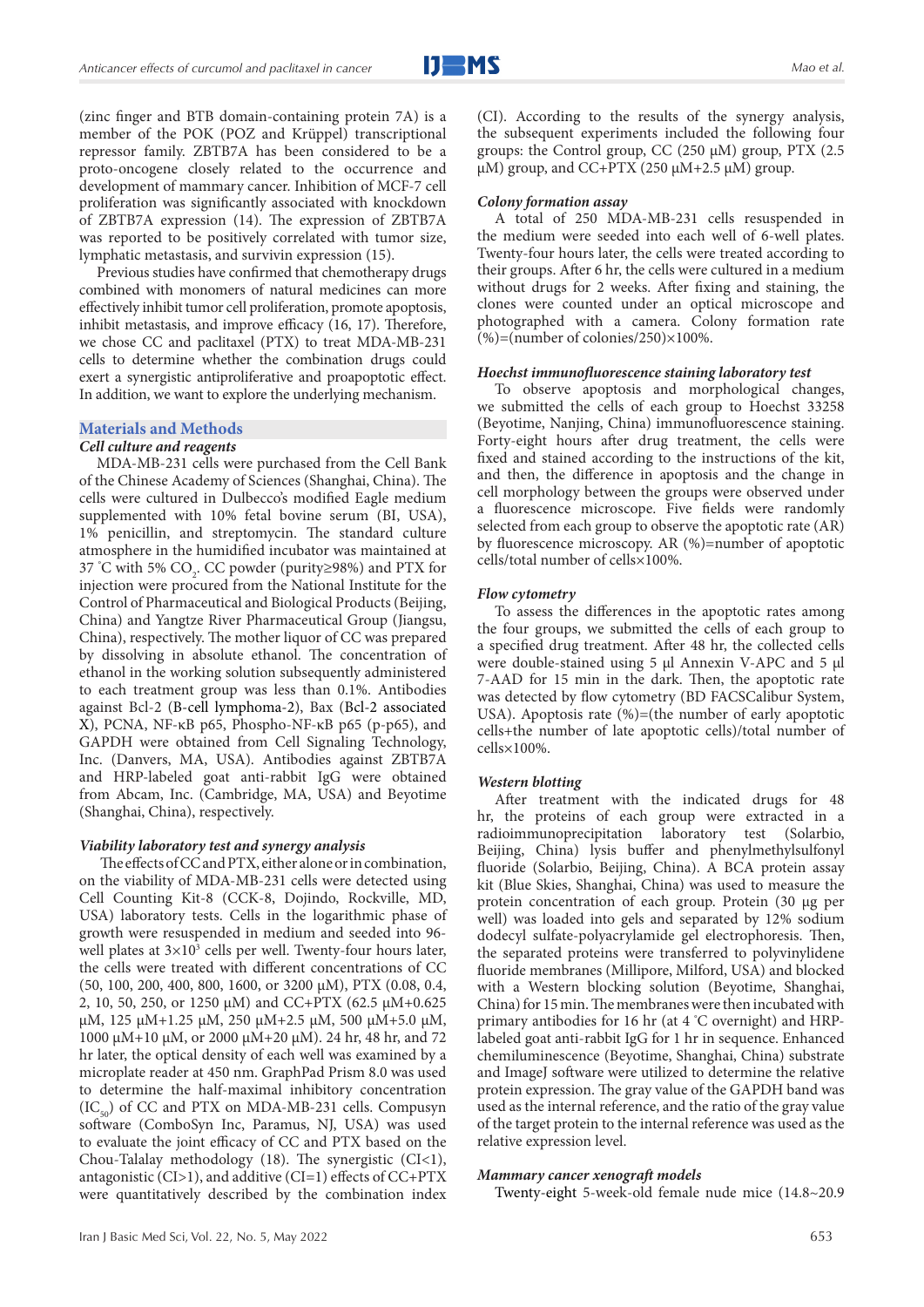g) were procured from the Experimental Animal Center of Guangxi Medical University. All of the animal experiments were conducted strictly in accordance with the related principles of the Ethics Committee of Guangxi Medical University Cancer Hospital. One hundred microliters of PBS containing 6×106 MDA-MB-231 cells were subcutaneously injected into the dorsal side of the right thigh root of each nude mouse. 4 days after the formation of subcutaneous tumors, all nude mice were divided into 4 groups (n=7 per group) according to the random number table method based on the tumor volume of the nude mice. The four groups of nude mice were intraperitoneally injected with the same volume of PBS, CC (100 mg/kg), PTX (10 mg/ kg), or the combination of CC+PTX. The procedures were repeated every 2 days. The body mass of the nude mice and the length and width of the xenograft tumors were measured and recorded every 4 days. All nude mice were sacrificed 24 days after subcutaneous transplantation, and then, the weight of the xenograft tumors was precisely measured after careful dissection. Tumor volume was evaluated as follows: Volume  $(cm^3)$ =width<sup>2</sup> (cm<sup>2</sup>)×length (cm)/2.

#### *Immunohistochemistry*

The xenograft tumor tissues were paraffin-embedded 24 hr later, and then, 4-μm-thick tissue sections were generated. All sections were dewaxed with xylene and dehydrated with different concentrations of ethanol. Subsequently, tissue sections were blocked with goat serum after thermal antigen retrieval and blocking of endogenous peroxidase with 3%  $H_2O_2$ . Then the samples were incubated with primary rabbit PCNA, rabbit ZBTB7A, and rabbit NF-κB p65 antibodies overnight at 4 ° C. The next day, all sections were incubated with horseradish peroxidase-conjugated secondary antibodies (Beyotime, Shanghai, China). Finally, a color reaction was carried out using 3,3'-diaminobenzidine (Meixin Reagent Co. Ltd., Fuzhou, China). Normal rabbit serum was used as a negative control instead of the primary antibody. The tan or tan granules located in the nucleus are positive cells. Five different fields of view were randomly selected in the slice, and 200 breast cancer cells were selected for counting in each field of view, for a total of 1000 cells, and the proportion of positive cells was calculated.

#### *TUNEL and DAPI apoptosis staining*

Tissue sections of the nude mice were heated, dewaxed, and dehydrated. Apoptosis in each group was observed strictly according to the instructions of the Tunel (TdTmediated dUTP nick end labeling) Apoptosis Staining Kit (Beyotime, Shanghai, China). Next, the nuclei were repeatedly stained with 4',6-diamidino-2-phenylindole (DAPI). Five random areas under high-power fields of view were selected from each slice to observe the apoptotic rate (AR) by immunofluorescence microscopy. AR (%)=number of apoptotic cells/total number of cells×100%.

#### *Statistical analysis*

All *in vitro* experiments were repeated at least three times. The measurement data for all the experimental data are presented as x̄±s. One-way analysis of variance was applied to compare differences between groups. SPSS 21.0 was applied to statistically analyze all experimental data. *P<*0.05 was defined as a statistically significant difference.



**Figure 1.** CC and PTX restrained the viability of MDA-MB-231 cells. CC combined with PTX had a synergistic effect on suppressing the viability of MDA-MB-231 cells

(A) Effects of CC on viability of MDA-MB-231 cells at different time points. (B) Effects of PTX on viability of MDA-MB-231 cells at different time points. (C) Effects of CC, PTX, and CC+PTX on viability of MDA-MB-231 cells for 48 hr. (D) FA-CI curve of CC combined with PTX on MDA-MB-231 cells

CC: Curcumol; PTX: Paclitaxel; FA: Fraction affected; CI: Combination index

#### **Results**

#### *CC and PTX decreased the viability of MDA-MB-231 cells*

A CCK-8 proliferation laboratory test was used to elucidate the effects of CC and PTX on viability of MDA-MB-231 cells. The results demonstrated that CC and PTX decreased the viability of MDA-MB-231 cells in a dose- and time-dependent manner (Figures 1A and B). After MDA-MB-231 cell incubation for 48 hr, the  $IC_{50}$  values of CC and PTX were 558.6 μM and 4.4 μM, respectively.

#### *CC combined with PTX generated a synergistic effect on*  1 *decreasing the viability of MDA-MB-231 cells*

To verify whether CC combined with PTX decreases the viability of MDA-MB-231 cells, we selected a suitable ratio of CC combined with PTX concentrations according to the  $IC_{50}$  of each drug and treated the cells for 48 hr. CC combined with PTX also exerted the same effect on decreasing the viability of MDA-MB-231 cells (Figure 1C). The median effect principle combined with Compusyn software was used to assess the efficacy of various concentrations of CC and PTX on cells. Various combinations of CC+PTX in this study generated synergistic effects on inhibiting the proliferation of MDA-MB-231 cells since the combination index (CI) values were all less than 1 (Table 1). Combined

**Table 1.** Synergistic effect analysis of CA combined with PTX in MDA-MB-231 cells

| $CC(\mu M)$ | $PTX(\mu M)$ | <b>CI</b> | FA    |  |
|-------------|--------------|-----------|-------|--|
| 62.5        | 0.625        | 0.694     | 0.300 |  |
| 125         | 1.25         | 0.657     | 0.413 |  |
| 250         | 2.5          | 0.509     | 0.593 |  |
| 500         | 5            | 0.493     | 0.746 |  |
| 1000        | 10           | 0.396     | 0.905 |  |
| 2000        | 20           | 0.533     | 0.947 |  |
|             |              |           |       |  |

CC: Curcumol; PTX: Paclitaxel; CI: Combination index; FA: Fraction of cell viability affected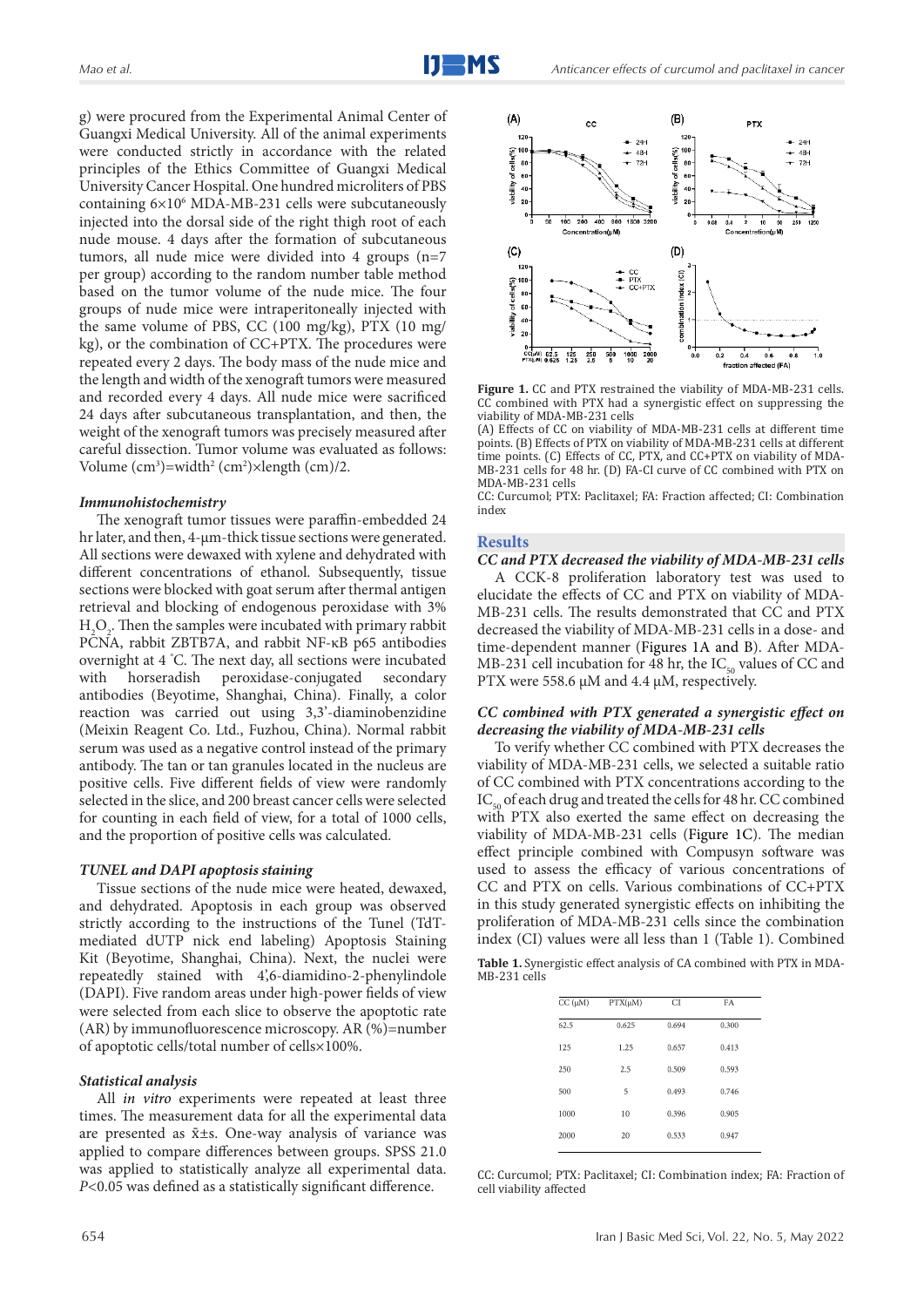



**Figure 2.** CC combined with PTX restrained colony formation of MDA-MB-231 cells

Control, cells treated with 0.1% absolute ethanol; CC, cells treated with curcumol (250 μM); PTX, cells treated with paclitaxel (2.5 μM); CC+PTX, cells treated with curcumol and paclitaxel  $(250 \mu M+2.5 \mu M)$ ; N=3, \**P<*0.05 versus Control group; #*P<*0.05 versus CC and PTX group

with FA-CI curve analysis (Figure 1D), the CI value reached 0.509 when the affected fraction was 0.593 in the various combinations, and the subsequent experiments included 4 groups: Control group, CC (250 μM) group, PTX (2.5 μM) group, and CC+PTX (250 μM+2.5 μM) group. The above results suggested that CC combined with PTX could synergistically inhibit proliferation of MDA-MB-231 cells.

#### *CC combined with PTX synergistically inhibited the colony formation of MDA-MB-231 cells*

A colony formation assay was carried out to further validate the effect of CC combined with PTX on inhibiting the proliferation of MDA-MB-231 cells. Data analysis demonstrated that the colony formation rates of CC group, PTX group, and CC+PTX group were obviously lower than that of the Control group, and the CC+PTX group showed the lowest colony formation rate (Figure 2).

#### *CC combined with PTX generated a synergistic effect on inducing apoptosis of MDA-MB-231 cells in vitro*

To determine whether CC combined with PTX exerted



**Figure 3.** CC combined with PTX promoted apoptosis and morphological changes of MDA-MB-231 cells

(A) Effect of each group on apoptosis and morphological changes of MDA-MB-231 cells was detected by Hoechst 33258 immunofluorescence staining (×200). (B) Effect of each group on apoptosis of MDA-MB-231 cells detected by flow cytometry. N=3, \**P<*0.05 versus Control group; #*P<*0.05 versus CC and PTX group



**Figure 4.** Protein expression of PCNA, Bcl-2, Bax, ZBTB7A, p-p65, and p65 in each group of MDA-MB-231 cells N=3, \**P<*0.05 versus Control group; #*P<*0.05 versus CC and PTX group

synergistic effects on inducing apoptosis, we submitted the cells of each group to Hoechst 33258 immunofluorescence staining and flow cytometry *in vitro*. After 48 hr of drug treatment, the nuclei of the CC group and PTX group were pyknotic, concentrated, and partially fragmented, and the nuclei of the CC+PTX group were more densely stained and fragmented (Figure 3A). The apoptosis rates of CC group and PTX group were notably greater than that of the Control group, whereas the CC+PTX group showed the highest apoptosis rate (Figure 3A and B).

#### *CC combined with PTX regulated the protein expression of PCNA, Bcl-2, Bax, ZBTB7A, p-p65, and NF-κB p65 in vitro*

To elucidate the mechanism underlying the synergy in the CC+PTX group, we submitted the cells of each group to western blotting to detect the protein expression of PCNA, Bcl-2, Bax, ZBTB7A, and the NF-κB signaling pathwayrelated gene p-p65, p65. After 48 hr of drug treatment, the expression of PCNA, Bcl-2, ZBTB7A, p-p65, and p65 in the CC group and PTX group was dramatically lower than that in the Control group, and the CC+PTX group showed the lowest protein expression (Figure 4). In contrast, the expression of Bax in CC group and PTX group was



**Figure 5.** Effects of curcumol combined with paclitaxel on proliferation of MDA-MB-231 cells *in vivo*

(A) A general view of xenograft nude mice. (B) Anatomical view of xenograft tumors. (C) Growth curve of xenograft tumors. (D) Tumor weight of each group. (E) Trend of body mass changes in each group of nude mice (*P>*0.05). N=7, \**P<*0.05 versus Control group; #*P<*0.05 versus CC and PTX group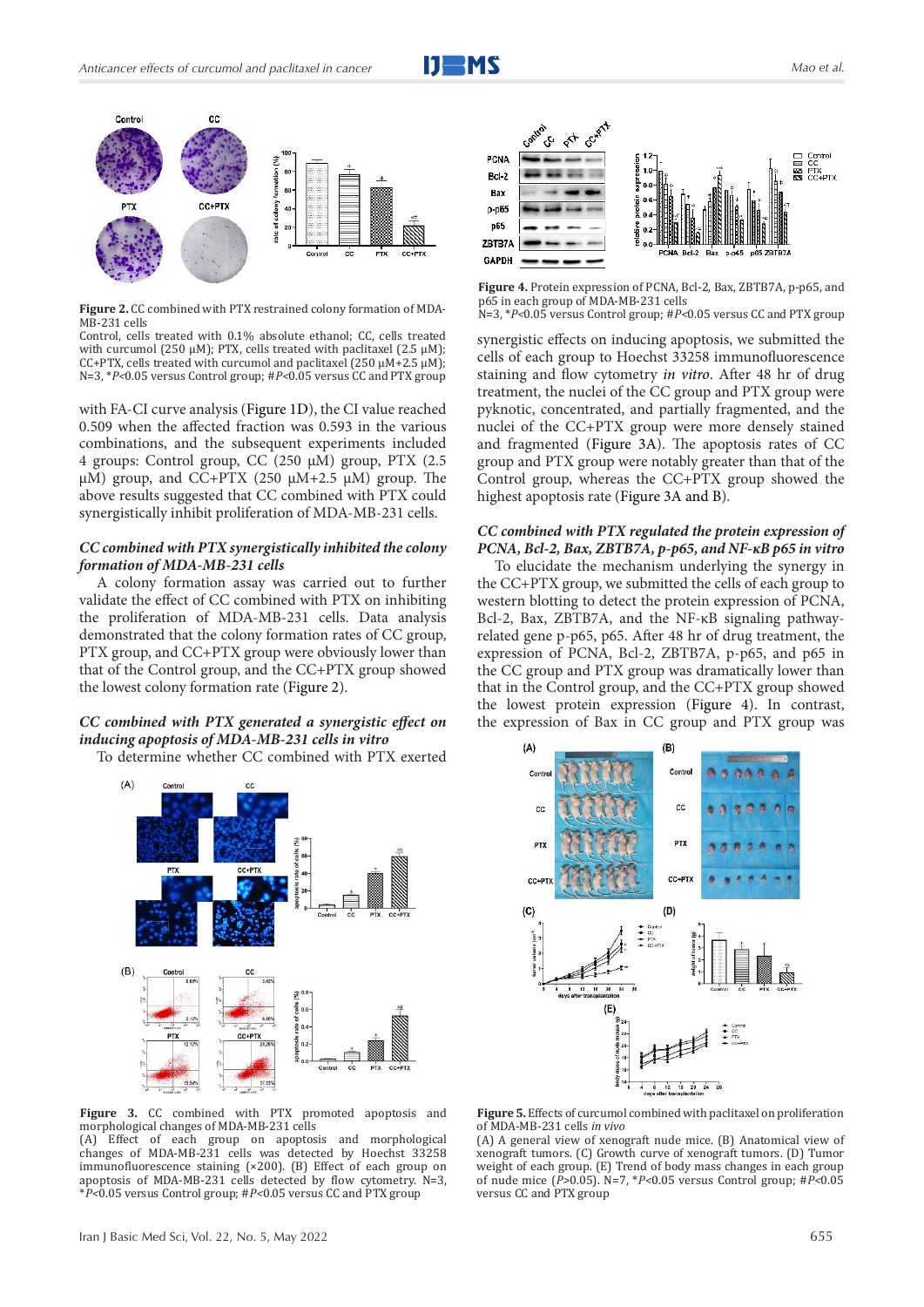

**Figure 6.** Effects of curcumol combined with paclitaxel on expression of PCNA, ZBTB7A, and p65 in xenograft tumor tissues by immunohistochemistry (×400) N=7, \**P<*0.05 versus Control group; #*P<*0.05 versus CC and PTX group

dramatically higher than that in the Control group, and the CC+PTX group showed the highest expression (Figure 4).

### *CC combined with PTX suppressed the growth of xenograft tumors*

To further assess the effect of CC in combination with PTX against mammary cancer *in vivo*, we submitted the cells of each group to establish a nude mouse xenograft model. Compared with that in the Control group, tumor growth (tumor volume and weight) in CC group and PTX group was obviously suppressed, whereas the CC+PTX group showed the most significant suppression (Figure 5A-D). Additionally, there was no obvious difference in the changes in nude mouse body mass before and after treatment between the four groups (Figure 5E).

#### *CC combined with PTX regulated the expression of PCNA, ZBTB7A, and NF-κB p65 in vivo*

Given the important role of PCNA in initiation of cell proliferation, PCNA is considered a good indicator of the state of tumor cell proliferation. The expression of ZBTB7A can reflect the development and efficacy of mammary cancer to a certain extent. The expression of NF-κB p65 is well correlated with the apoptosis of tumor cells. Therefore, immunohistochemistry was carried out to examine the differences in the proliferation and apoptosis of xenograft cells among the four groups. The protein expression of PCNA, ZBTB7A, and NF-κB p65 was localized to the nucleus, and positive expression was shown by deposition of brown and tan particles in the nucleus. Compared with that in the Control group, the positive expression of PCNA, ZBTB7A, and NF-κB p65 was significantly decreased in CC group and PTX group, whereas the CC+PTX group exhibited the most remarkable decrease (Figure 6).

#### *CC combined with PTX had a synergistic effect on inducing apoptosis in vivo*

TUNEL+DAPI apoptosis staining was used to detect the apoptotic rate of the xenograft tumor tissues in the four groups. The tissue apoptosis rate of CC group and PTX group was remarkably higher than that of the Control group, whereas the apoptosis rate of the PTX+CC group was the highest (Figure 7).



**Figure 7.** Effects of curcumol combined with paclitaxel on apoptosis of MDA-MB-231 cells in vivo (×200) N=7, \**P<*0.05 versus Control group; #*P<*0.05 versus CC and PTX group

#### **Discussion**

Given the unique biological properties of TNBC and lack of specific and effective targets for treatment, it is still a difficult and hot topic in mammary cancer research. Considering that many patients show chemotherapeutic drug resistance and side effects, a combination of drugs with different anticancer mechanisms characterized by low toxicity and high efficiency is also a new research direction for TNBC treatment. Ling et al. found that the potential mechanism by which CC inhibited the metastasis of MDA-MB-231 mammary cancer cells was AKT- and JNK1/2 mediated NF-κB signaling pathways, and this treatment was accompanied by decreased MMP9 expression (19). Coralyne combined with PTX could promote apoptosis in MDA-MB-231 cells by blocking the cell cycle at the G1 phase and decreasing MMP-9 expression (20). Celecoxib combined with CC suppressed proliferation and promoted apoptosis in non-small cell lung cancer A549 cells by activating the ERK signaling pathway (21). Compared with the two drugs acting alone, the experimental data revealed that CC combined with PTX exhibited dramatically stronger antiproliferative and proapoptotic effects on MDA-MB-231 cells in this study, and the relationship between the two drugs was synergistic.

Many studies have confirmed that the occurrence and progression of malignant tumors are closely associated with the ability of tumor cells to infinitely proliferate and avoid apoptosis (22, 23). PCNA, an ideal cell proliferation indicator, is an intranuclear polypeptide synthesized or expressed in various stages of the cell cycle, such as G1, G2, and S phases, and its expression intensity can accurately predict the proliferative activity and malignancy of various cancer cells (24). Bcl-2 family genes regulate apoptotic processes by affecting the permeability of mitochondria. Bcl-2 and Bax decrease and increase, respectively, the total amount of cytochrome C released from the mitochondria and these effects dramatically influence the apoptotic process of tumor cells (25). Based on analysis of the Bax and Bcl-2 expression data in each experimental group, both CC and PTX could reduce the ratio of Bcl/Bax, and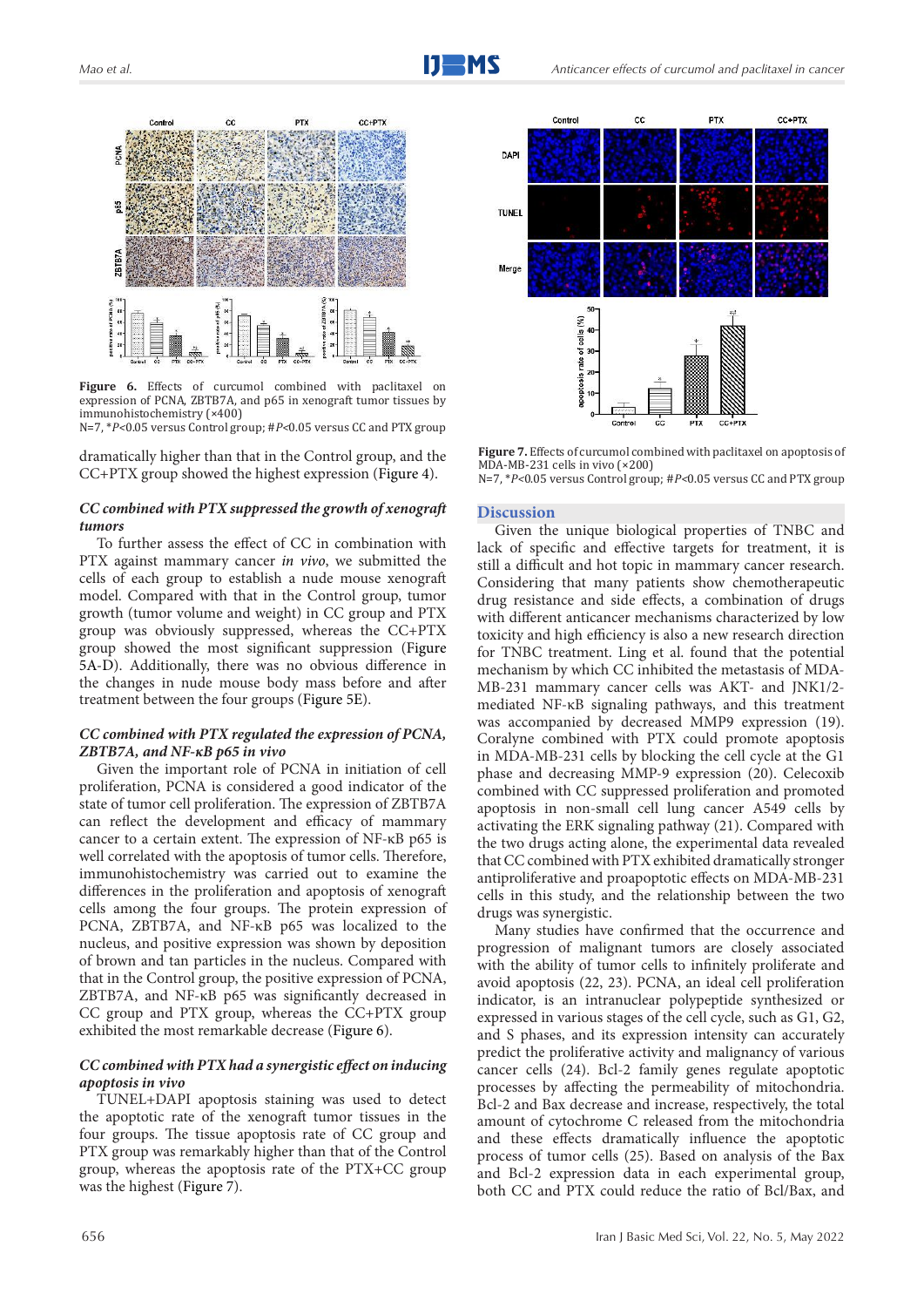the combination group was the most significantly affected. Thus, the synergistic anticancer effect of CC in combination with PTX against TNBC may be associated with PCNAmediated proliferation responses and mitochondriamediated endogenous apoptotic pathways. Whether the combination of the two drugs affects the cell cycle of breast cancer needs to be further diagnosed and confirmed.

NF-κB is an important transcriptional regulator in the nucleus and plays a dual role in anti- or pro-apoptotic processes depending on exposure to different stimuli or specific cell types (26). Mammary cancer tissues and cells overexpress genes related to the NF-κB pathway (27). At present, NF-κB/JNK, NF-κB/TRAF, NF-κB/bcl-2, and NF-κB/TNF axes are common pathways that regulate cell apoptosis and are involved in antitumor activity. There are κB binding sites on the Bcl-2 and Bcl-xl genes. NF-κB can increase the expression of anti-apoptotic genes in the Bcl-2 family, especially Bcl-xl and A1, which exert antiapoptotic effects on reducing the permeability of mitochondrial membranes, inhibiting mitochondrial depolarization, and preventing the release of cytochrome C (28). NF-κB is closely associated with the endoplasmic reticulum stressmediated JNK signaling pathway (29). In mammary cancer cells, chrysophanol suppresses proliferation and arrests the cell cycle of tumor cells by down-regulating expression of NF-κB p65, p-IκB, and cyclinD1, whereas it promotes PTX-induced apoptosis via the NF-κB/Bcl-2 pathway (10). Our previous research confirmed that ZBTB7A was highly expressed in mammary cancer cells and tissues and that down-regulation of expression of ZBTB7A and NFκB p65 inhibited the invasion, migration, and metastasis of MDA-MB-231 and MCF-7 cells (30). Our research team has recently performed similar research in this area, and we found that capsaicin inhibits proliferation and induces apoptosis of mammary cancer cells, possibly by inhibiting the ZBTB7A-mediated NF-κB pathway (31). In the present study, the protein expression of ZBTB7A and NF-κB p65 in MDA-MB-231 cells treated with CC and PTX was significantly decreased, and this effect was most obvious in the combination group. These results indicated that CC combined with PTX suppressed the proliferation and promoted the apoptosis of MDA-MB-231 cells *in vitro* and *in vivo*, which may be related to the inhibition of the ZBTB7A and NF-κB signaling pathways. However, further experimental studies involving the addition of NF-κB signaling pathway inhibitors are needed to confirm the above results. In addition, different blood concentrations will significantly affect the proliferation ability of tumor cells, so follow-up *in vitro* experiments need to closely monitor blood concentrations of both CC and PTX and evaluate the optimal treatment cycle.

#### **Conclusion**

CC combined with PTX exerts synergistic antiproliferative and proapoptotic effects on MDA-MB-231 cells. The combination of CC and PTX is a novel strategy for the treatment of triple-negative breast cancer (TNBC). The underlying mechanism may be related to down-regulation of ZBTB7A expression via the NF-κB signaling pathway.

#### **Acknowledgment**

This work was supported by the foundation of the National Natural Science Foundation of China (No. 81360396).

#### **Authors' Contributions**

AM and CW designed the entire experimental route. CW and QQ guided implementation. AM conducted the experiment, analyzed data, and drafted the manuscript. WY provided literature search assistance. CW and QQ provided fund support.

#### **Conflicts of Interest**

The authors report no conflicts of interest in this work.

#### **References**

1. Bray F, Ferlay J, Soerjomataram I, Siegel RL, Torre LA, Jemal A. Global cancer statistics 2018: GLOBOCAN estimates of incidence and mortality worldwide for 36 cancers in 185 countries. CA Cancer J Clin 2018;68:394-424.

2. Bryan BB, Schnitt SJ, Collins LC. Ductal carcinoma in situ with basal-like phenotype: a possible precursor to invasive basal-like breast cancer. Mod Pathol 2006;19:617-621.

3. Fleisher B, Clarke C and Ait-Oudhia S. Current advances in biomarkers for targeted therapy in triple-negative breast cancer. Breast Cancer (Dove Med Press) 2016; 8: 183-197.

4. Schmid P, Adams S, Rugo HS, Schneeweiss A, Barrios CH, Iwata H, *et al*. Atezolizumab and Nab-Paclitaxel in Advanced Triple-Negative Breast Cancer. N Engl J Med 2018;379: 2108-2121.

5. Gucalp A, Tolaney S, Isakoff SJ, Ingle JN, Liu MC, Carey LA, *et al*. Phase II trial of bicalutamide in patients with androgen receptorpositive, estrogen receptor-negative metastatic Breast Cancer. Clin Cancer Res 2013;19: 5505-5512.

6. Dang YY, Li XC, Zhang QW, Li SP, Wang YT. Preparative isolation and purification of six volatile compounds from essential oil of Curcuma wenyujin using high-performance centrifugal partition chromatography. J Sep Sci 2010;33: 1658-1664.

7. Guo P, Wang YW, Weng BX, Li XK, Yang SL, Ye FQ. Synthesis, anti-tumor activity, and structure-activity relationships of curcumol derivatives. J Asian Nat Prod Res 2014;16: 53-58.

8. Zhang J, Su G, Tang Z, Wang L, Fu W, Zhao S, *et al*. Curcumol exerts anticancer effect in cholangiocarcinoma cells via downregulating CDKL3. Front Physiol 2018;9: 234.

9. Taniguchi K, Karin M. NF-κB, inflammation, immunity and cancer: coming of age. Nat Rev Immunol 2018;18: 309-324.

10. Ren L, Li Z, Dai C, Zhao D, Wang Y, Ma C, *et al*. Chrysophanol inhibits proliferation and induces apoptosis through NF-κB/ cyclin D1 and NF-κB/Bcl-2 signaling cascade in breast cancer cell lines. Mol Med Rep 2018;17: 4376-4382.

11. Huang Y, Johnson KR, Norris JS, Fan W. Nuclear factor-kappaB/ IkappaB signaling pathway may contribute to the mediation of paclitaxel-induced apoptosis in solid tumor cells. Cancer Res 2000;60: 4426-4432

12. Wu L, Cheng Y, Deng J, Tao W, Ye J. Dihydroartemisinin inhibits proliferation and induces apoptosis of human hepatocellular carcinoma cell by upregulating tumor necrosis factor via JNK/NFκB pathways. Evid Based Complement Alternat Med 2019;2019: 9581327.

13. Wang G, Li J, Zhang L, Huang S, Zhao X, Zhao X. Celecoxib induced apoptosis against different breast cancer cell lines by down-regulated NF-κB pathway. Biochem Biophys Res Commun 2017;490:969-976.

14. Xiao X, Shen Y, Yin L, He J, Ni X, Luo G, *et al*. Knockdown of ZBTB7A inhibits cell proliferation of breast cancer through regulating the ubiquitination of estrogen receptor alpha. Life Sci 2019;239:117042.

15. Zu X, Ma J, Liu H, Liu F, Tan C, Yu L, *et al*. Pro-oncogene Pokemon promotes breast cancer progression by upregulating survivin expression. Breast Cancer Res 2011;13:R26.

16. Zhan Y, Chen Y, Liu R, Zhang H, Zhang Y. Potentiation of paclitaxel activity by curcumin in human breast cancer cell by